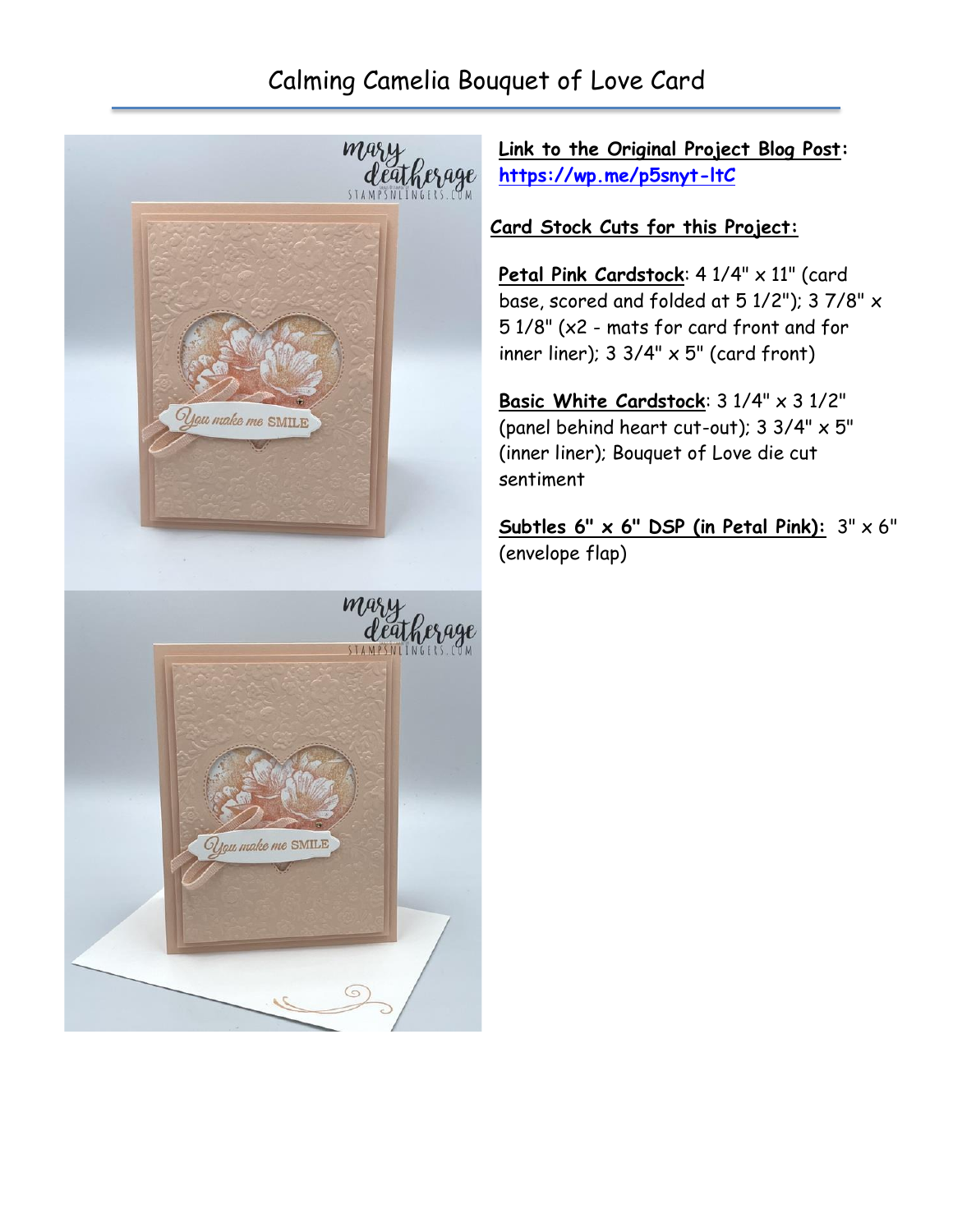## **Instructions for this Project**:

- 1. Place the  $3 \frac{1}{4} \times 3 \frac{1}{2}$  piece of Basic White cardstock in the Stamparatus.
- 2. Ink and stamp the large floral from *Calming Camellia* in Petal Pink.
- 3. Use a Sponge Dauber to add a little Flirty Flamingo ink to the center of the stamp and stamp it again.
- 4. Use Liguid Glue to adhere the panel to the center of one of the  $37/8" \times 5$ 1/8" pieces of Petal Pink cardstock.
- 5. Use the Stampin' Cut and Emboss Machine, emboss the 3 3/4" x 5" piece of Petal Pink cardstock in the *Bouquet of Love Hybrid Embossing Folder*.
- 6. Run the panel back thru the Stampin' Cut and Emboss Machine with the large coordinating heart die from the set in place to cut out the heart.
- 7. Use Stampin' Dimensionals to adhere the embossed panel over the top of the mat with its glued-on floral panel.
- 8. Use a couple of Glue Dots to adhere a length of Petal Pink ribbon from the *1/8" Cotton Ribbon* in a loose "z".
- 9. On a piece of Basic White cardstock stamp the sentiment from *Calming Camellia* in Petal Pink.
- 10. Use a label die from the Bouquet of Love Hybrid Embossing Folder set to cut the sentiment.
- 11. Use Stampin' Dimensionals to adhere the sentiment over the top of the ribbon.
- 12. Add a single Champagne Rhinestone Basic Jewel to the flower.
- 13. On the 3 3/4" x 5' piece of Basic White cardstock, stamp a second sentiment from *Calming Camellia* in Petal Pink.
- 14. Stamp the *Calming Camellia* swirly-do next to the sentiment in Petal Pink.
- 15. Add a Champagne Rhinestone.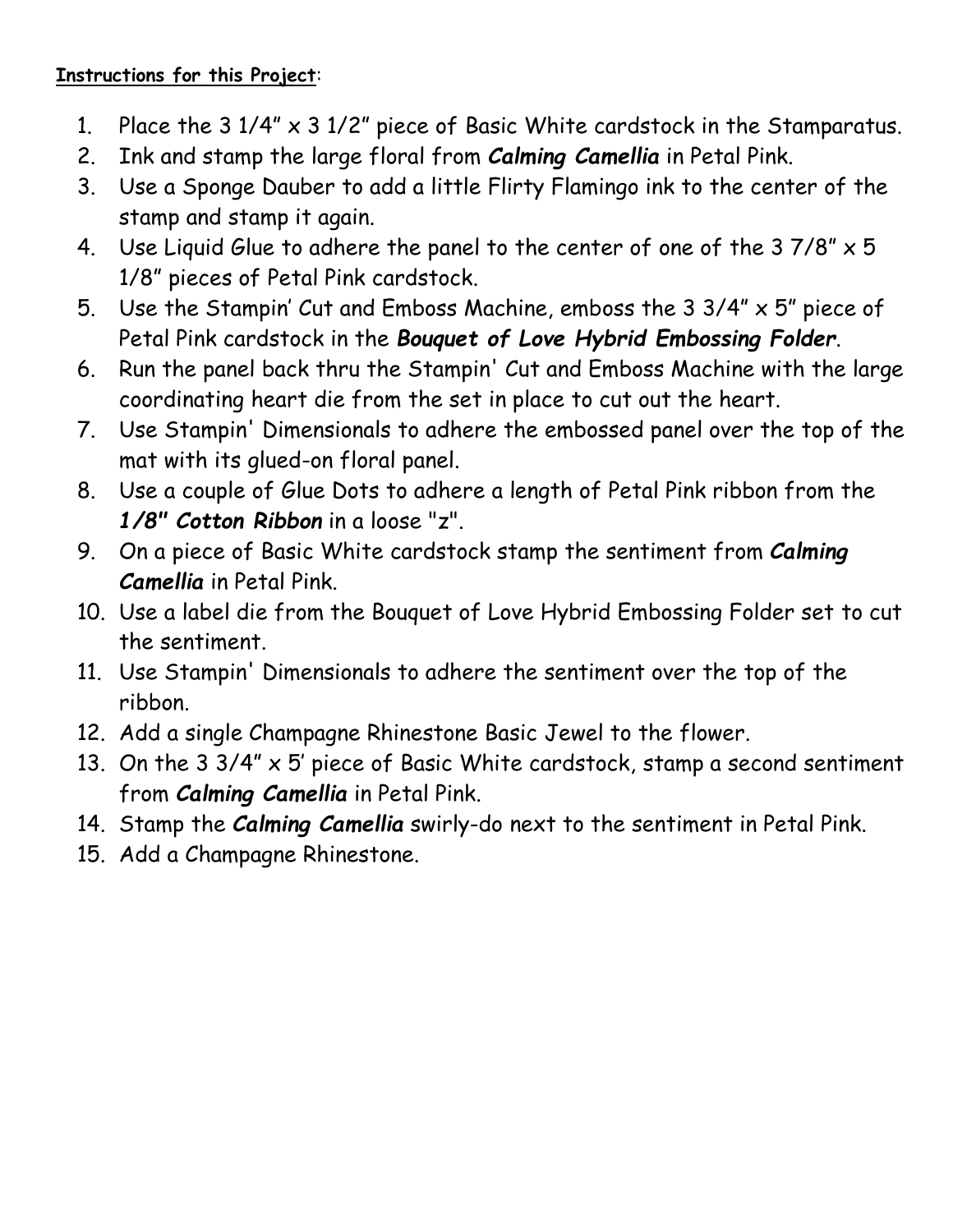

- 16. Use Liquid Glue to adhere the panel to the second 3 7/8" x 5 1/8" piece of Petal Pink cardstock.
- 17. Use Liquid Glue to adhere the matted panel to the inside of the Petal Pink card base.
- 18. Use Stampin' Dimensionals to adhere card front to the front of the card base.
- 19. Stamp the *Calming Camellia* swirl in Petal Pink ink on the front of a Basic White Medium Envelope.
- 20. Use Liquid Glue to run a thin line around the edges of the envelope flap. Lay the 3" x 6" piece of Petal Pink *Subtles 6" x 6" DSP* over the flap and rub it lightly to ensure it's stuck down.
- 21. Use your Paper Snips to cut off the excess paper.
- 22. DONE!

## **Please click on the links to the right to see and purchase the available item(s) in my Online Store:**

Calming Camellia Host Cling Stamp Set (English) [158117] - Price: \$24.00 http://msb.im/1NhQ Bouquet Of Love Hybrid Embossing Folder [157641] - Price: \$29.00 - http://msb.im/1NhR Subtles 6" X 6" (15.2 X 15.2 Cm) Designer Series Paper [155229] - Price: \$11.50 http://msb.im/1NhS Petal Pink 8-1/2" X 11" Cardstock [146985] - Price: \$8.75 - http://msb.im/1NhT Petal Pink Classic Stampin' Pad [147108] - Price: \$7.50 - http://msb.im/1NhU Flirty Flamingo Classic Stampin' Pad [147052] - Price: \$7.50 - http://msb.im/1NhV